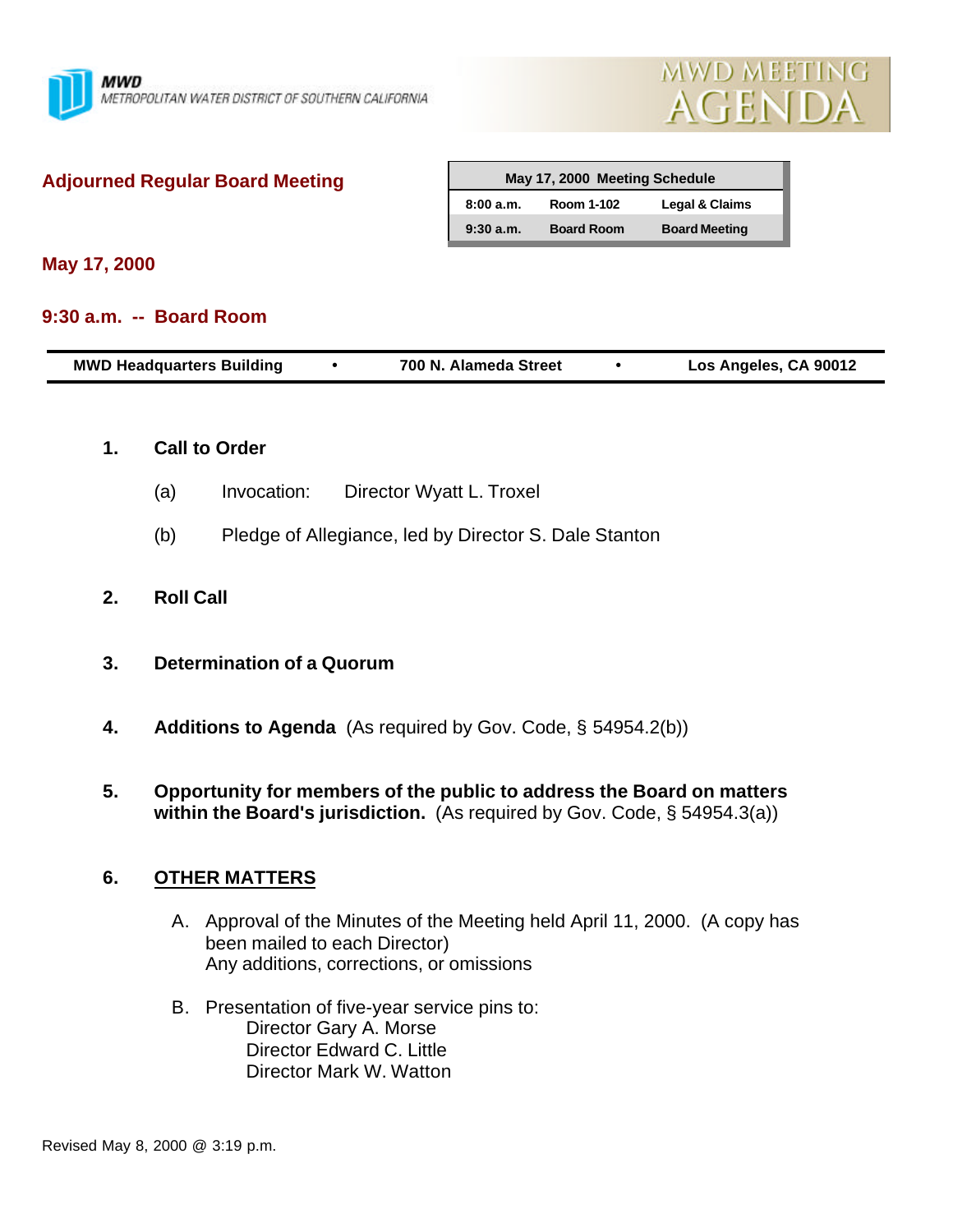- C. Chairman's Monthly Activity Report
- D. Report on the Strategic Plan
- E. Committee appointments. (Exec.)
- F. Adopt Performance Evaluation Policy for Department Heads and Other Direct Reports to the Board of Directors. (Exec.)
- G. Amend Administrative Code to add MWD Board Governance Principles. (Exec.)
- **Added** H. Adopt Resolution in appreciation for Assembly Speaker Emeritus Antonio Villaraigosa's continued support of water issues for the people of Southern California. (Exec.)
	- I. Report on Colorado River matters, including negotiations to develop a California plan for river operations, settlement of the San Luis Rey water rights dispute and Salton Sea issues. **[Any discussion of real property negotiations will be held in closed session. Conference with Real Property Negotiators; Agency Negotiator: Paul Cunningham; Negotiating Parties: United States Department of the Interior, State of California, State of Nevada, State of Arizona, Palo Verde Irrigation District, Imperial Irrigation District, Coachella Valley Water District, Los Angeles Department of Water and Power, San Diego County Water Authority, Colorado River Indian Tribes Coalition, San Luis Rey Settlement Parties; Property: Water Rights, Colorado River Allocations; Under Negotiation: Price and Terms; to be heard in closed session pursuant to Gov. Code § 54956.8]**
	- J. Discussion of Bay-Delta related issues; including progress on developing and implementing the CALFED program; potential litigation regarding the EIR/EIS regarding the CALFED program; the State Water Resources Control Board's Phase 8 hearings to allocate responsibility to meet Bay-Delta environmental obligations. (WP&R) **[Any discussion of litigation will be held in closed session. Conference with Legal Counsel--(1) Existing Litigation; Parties: Water Right Holders in Bay-Delta Watershed; to be heard in closed session pursuant to Gov. Code § 54956.9(a); (2) Initiation of Litigation (one potential case); to be heard in closed session pursuant to Gov. Code § 54956.9(c)]**
	- K. General Manager's oral summary of District activities for the month of April
	- L. General Counsel's oral summary of Legal Department activities for the month of April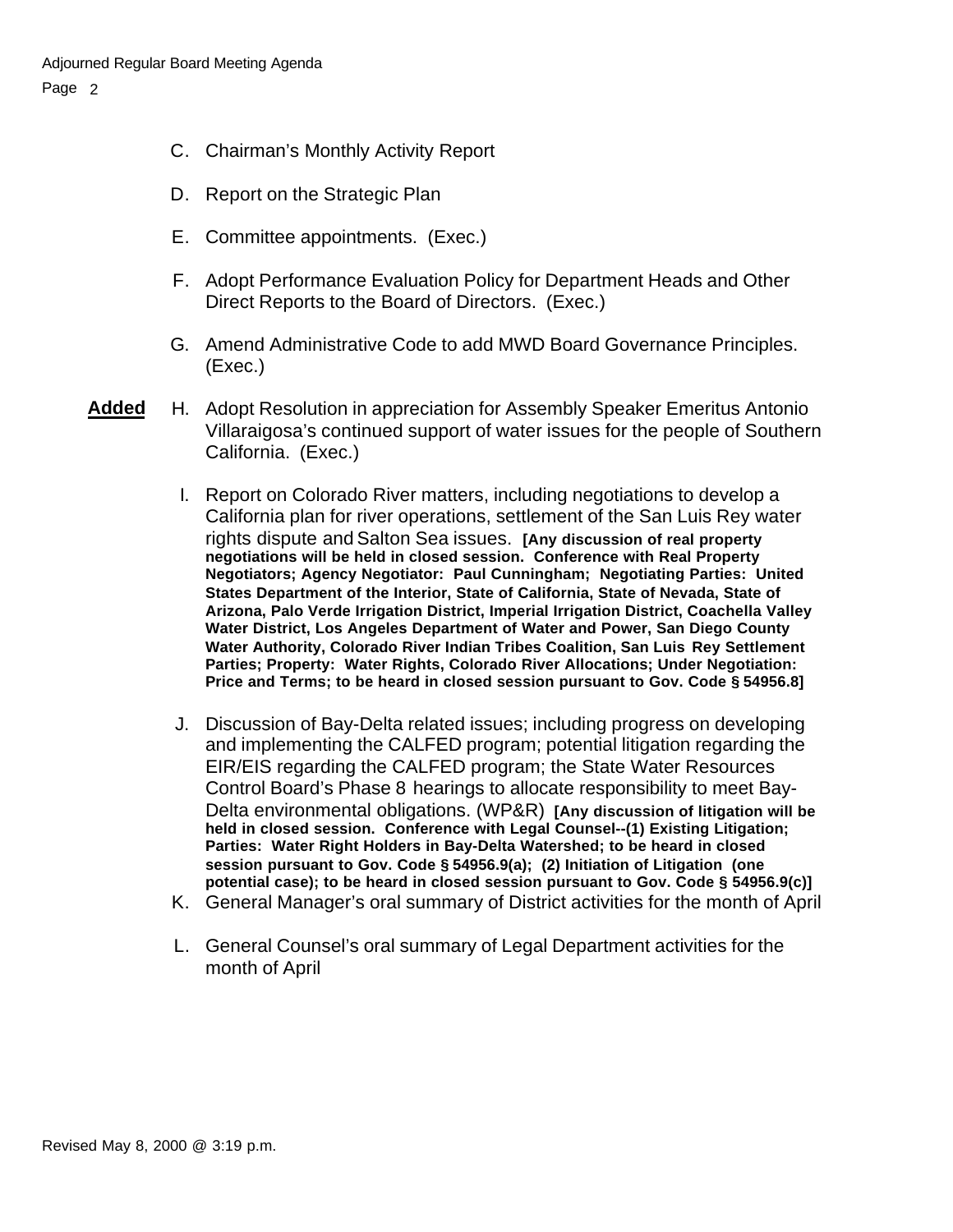# **7. ORAL REPORTS OF STANDING COMMITTEES**

7-1 Legal and Claims (Gary A. Morse, Chairman)

## **8. CONSENT CALENDAR ITEMS (Action)**

8-1 Authorize \$1,205,000 for costs associated with sale of water revenue bonds and implementation of proposed financing options to reduce Metropolitan's debt service costs. (Appn. 15353) (B&F)

Recommendation:

Option #1:

Approve the General Fund appropriation against which to charge expenses associated with the sale of water revenue bonds and implementation of the proposed financing options to reduce debt service costs. Express the intent to reimburse expenses paid from the General Fund from bond proceeds, if deemed appropriate, and authorize the General Manager to effect suchreimbursement to the extent permitted under federal laws and regulations in accordance with instructions from bond counsel.

8-2 Grant conditional approval for Annexation No. 67 to Calleguas Municipal Water District and Metropolitan; and adopt Resolution of Intent to impose water standby charges. (Exec.)

Recommendation:

Option #1:

A. Grant conditional approval, as defined in Administrative Code 3100(b), for Annexation No. 67 concurrently to Calleguas and Metropolitan, conditioned upon receipt in full of annexation charge payment of \$364,987.04 to Metropolitan if subject annexation is completed by December 31, 2000, or if completed after said date, at the then annexation current charge rate and conditioned upon compliance with the California Environmental Quality Act;

B. Subject to the approval of Option #1 A, approve Calleguas' proposed Annexation No. 67 Plan for Implementing Water Use Efficiency Guidelines; and

C. Subject to the approval of Option #1 A and B, adopt the resolution of intention to impose water standby charges within the proposed annexation territory.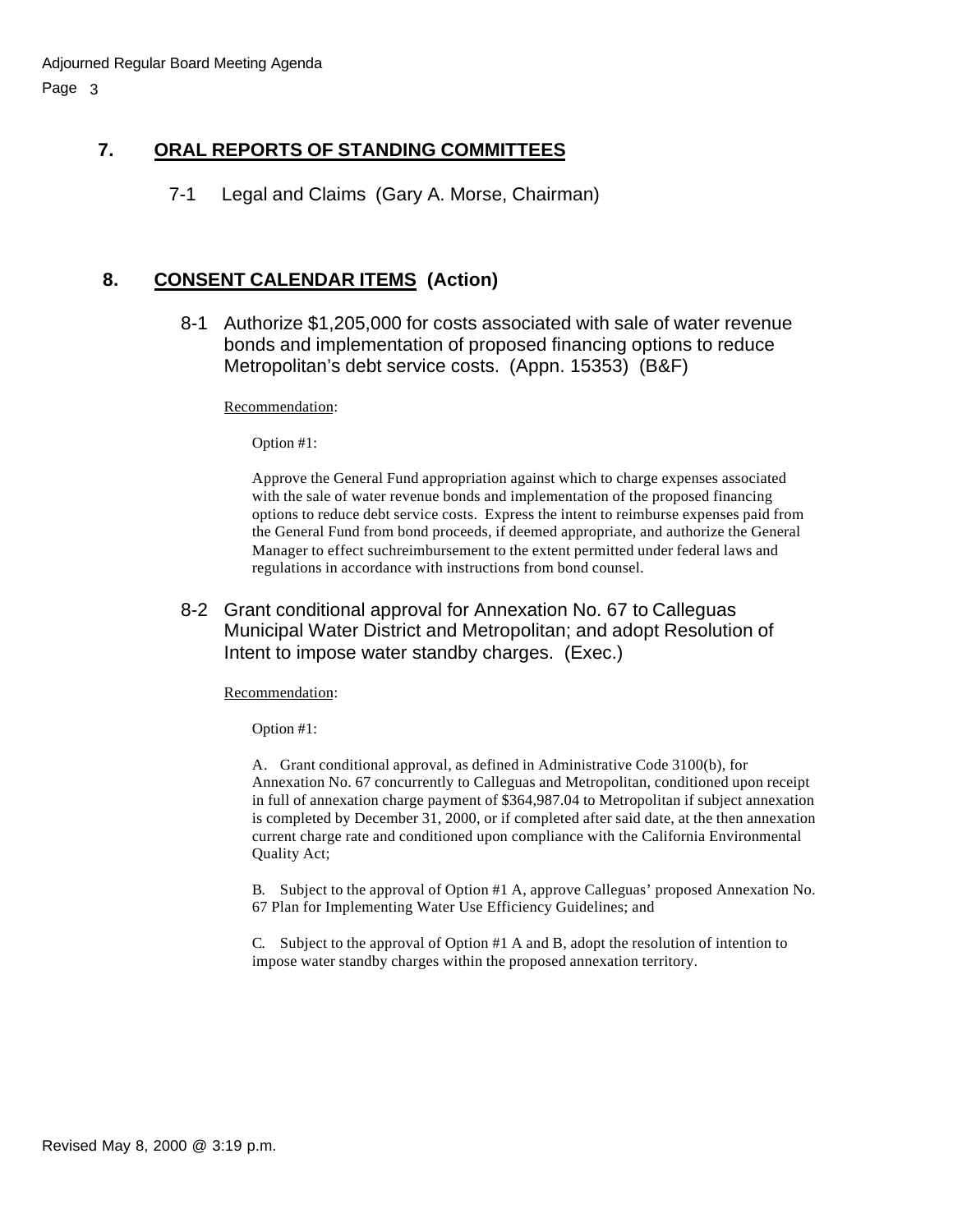8-3 Grant conditional approval for annexation of Greer Ranch Territory to Eastern Municipal Water District and Metropolitan; and adopt Resolution of Intent to impose water standby charges. (Exec.)

Recommendation:

Option #1:

A. Approve Eastern's proposed Greer Ranch Plan for Implementing Water Use Efficiency Guidelines;

B. Subject to the approval of Option #1 A, grant conditional approval, as defined in Administrative Code 3100(b), for Greer Ranch Annexation concurrently to Eastern and Metropolitan, conditioned upon receipt in full of an annexation charge payment of \$560,333.60 to Metropolitan if subject annexation is completed by December 31, 2000, or if completed after said date, at the then annexation current charge rate and conditioned upon compliance with the California Environmental Quality Act;

C. Subject to the approval of Option #1 A and B, adopt the resolution of intention to impose water standby charges within the proposed annexation territory.

8-4 Adopt Resolution for Annexation No. 65 to Calleguas and Metropolitan. (Exec.)

Recommendation:

Option #1:

A. Approve Calleguas' proposed Annexation No. 65 Plan f or Implementing Water Use Efficiency Guidelines;

B. Subject to the approval of Option #1 A, determine that the proposed action qualifies for a Categorical Exemption as a Class 19 project pursuant to the California Environmental Quality Act; and

C. Subject to the approval of Option #1 A and B, adopt resolution granting Calleguas' request for consent to Annexation No. 65 concurrently to Calleguas and Metropolitan, conditioned upon receipt in full of annexation charge payment of \$27,288.32 to Metropolitan if subject annexation is completed by December 31, 2000, or if completed after said date, at the then annexation current charge rate.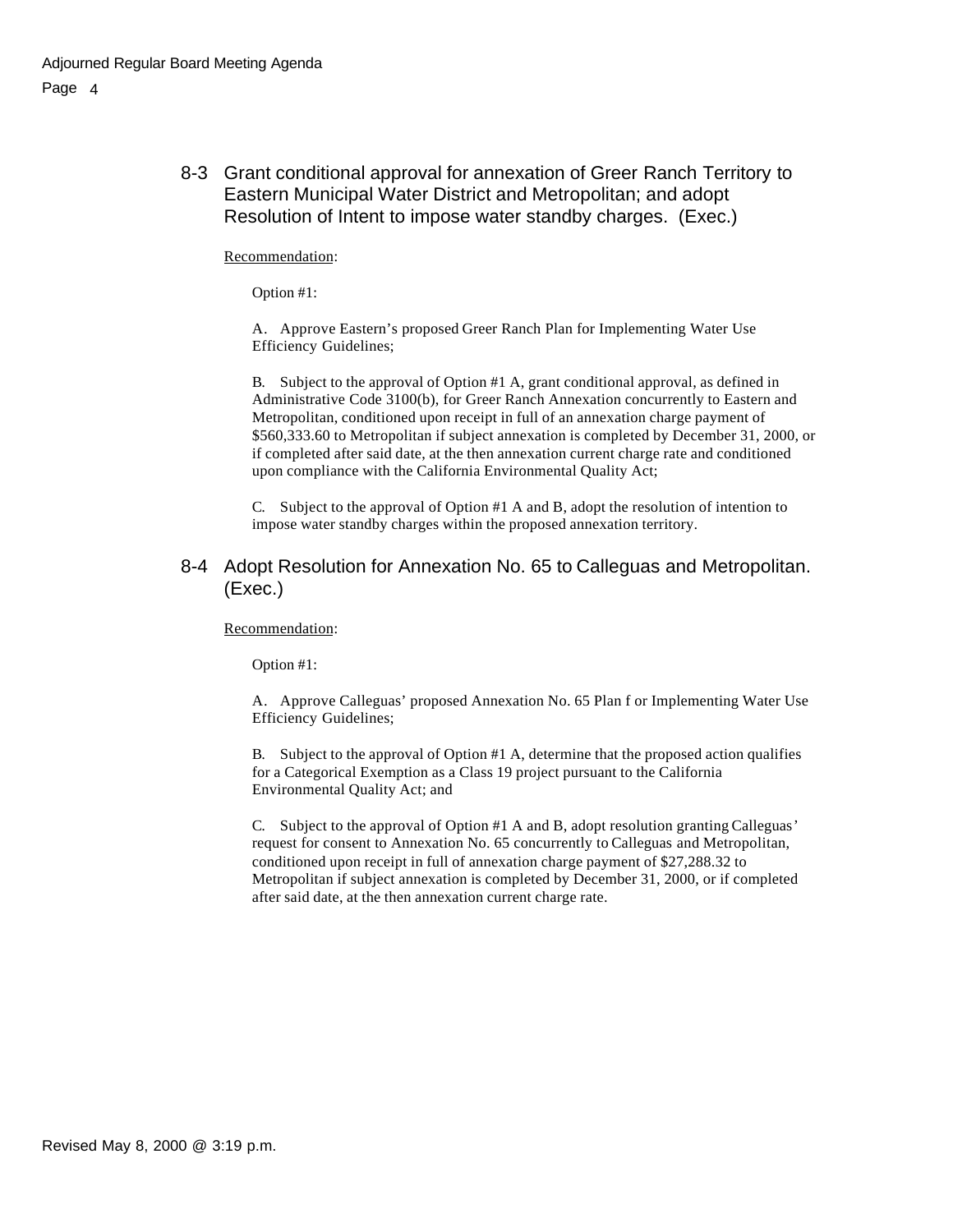8-5 Approve extension of agreement for one year with Jones Lang La Salle Americas, Inc., to continue property management services for the Headquarters facility, not to exceed \$1,900,000. (Exec.)

Recommendation:

Option #1:

Authorize the General Manager to extend Agreement No. 18321 with Jones Lang La Salle Americas, Inc., for one additional year to continue property management services at Metropolitan's headquarters facility, adjacent to Union Station, at a negotiated price not to exceed \$1,900,000. The contract extension will commence June 16, 2000, and extend the contract date to June 15, 2001.

8-6 Authorize entering into a contract with the firm of KPMG, LLP, for required internal audit support services for a three-year period commencing July 1, 2000, for a maximum amount payable of \$1 million. (Exec., Sp. Audit)

#### Recommendation:

Option #1:

Authorize the General Auditor to enter into a contract with the firm of KPMG, LLP (with Vasquez Farukhi & Company, LLP, as subcontractor) for required internal audit support services for a three-year period commencing July 1, 2000, and for a maximum amount payable of \$1 million.

#### 8-7 Ratify appointment of Assistant General Auditor. (Exec., Sp. Audit)

Recommendation:

Option #1:

Ratify the General Auditor's appointment of the Assistant General Auditor.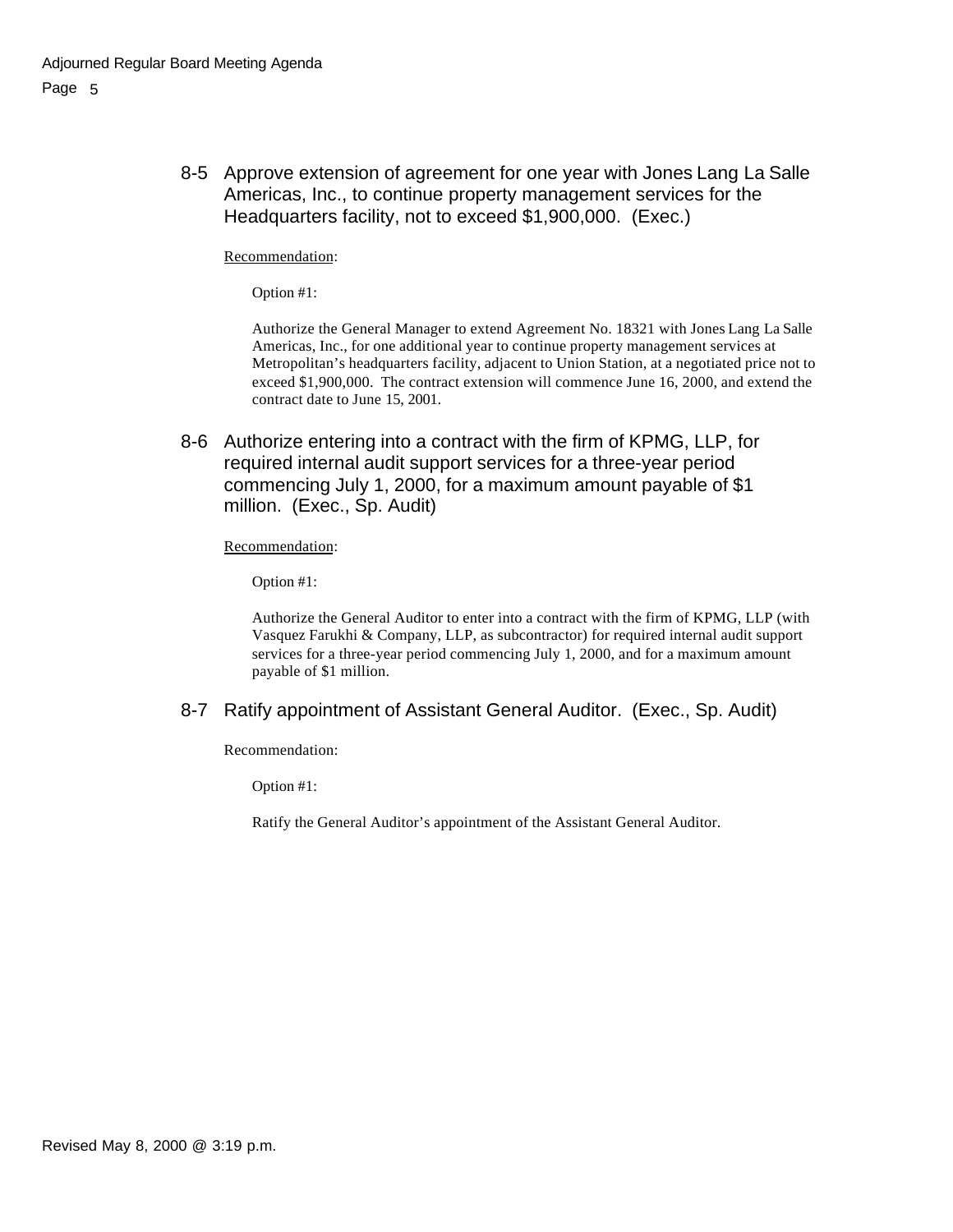8-8 Approve amendments to specified sections of the Administrative Code to conform to changes in Metropolitan's Act, recommendations by the General Auditor, and other changes to improve administration of classes of service. (WP&R, Exec.)

Recommendation:

Option #1:

Adopt the changes to the Administrative Code as reflected in Attachment 1 and Attachment 2 to the General Manager's letter, to be effective July 1, 2000.

### **(END OF CONSENT CALENDAR)**

### **9. OTHER BOARD ITEMS (Action)**

9-1 Adopt Resolution to impose and extend a water standby charge for fiscal year 2000-01. (B&F)

Recommendation:

Option #1:

Approve the resolution to impose and extend a water standby charge.

9-2 Adopt Supplemental Resolutions to the Master Revenue Bond Resolution authorizing the sale of water revenue bonds and implementation of proposed financing options to reduce debt service costs. (B&F)

#### Recommendation:

Approve the forms of Supplemental Resolutions of the Master Revenue Bond Resolution in order to execute the proposed financing options and sale of up to \$1.1 billion of variable water rate revenue bonds consisting of up to \$200 million of variable rate water revenue bonds to fund Capital Investment Program expenditures; up to \$360 million of variable rate water revenue bonds to retire up to \$350 million of commercial paper notes; and up to \$500 million of variable rate water revenue bonds to tender outstanding fixed rate water revenue bonds. Approve increase of Metropolitan's variable rate capacity level up to 32 percent which, according to Metropolitan's credit rating analysts, is within acceptable levels.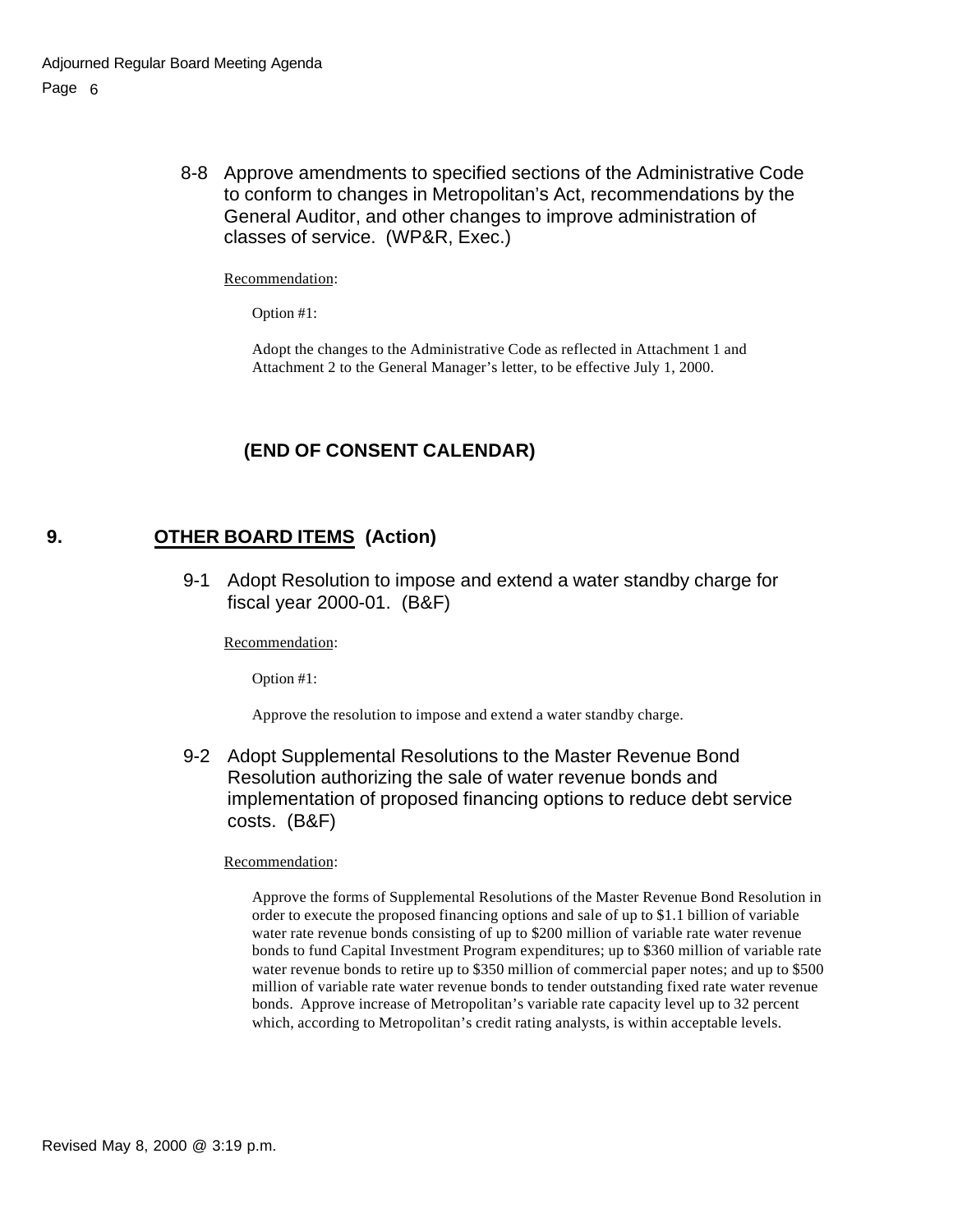9-3 Authorize (1) \$7,142,000; and (2) the General Manager to have all work performed for the Desert Facilities Fire Protection Upgrade Project. (Appn. No. 15317, No. 2) (E&O)

Recommendation:

Option #1:

Appropriate an additional \$7,142,000 to finance all work and delegate authority to the General Manager to award contracts to have all work performed to upgrade the fire protection systems at the desert facilities.

#### **Added** 9-4 Authorize entering into a Water Quality Management Agreement with Westlands Water District. (WP&R)

#### Recommendation:

Authorize the General Manager to enter into a Water Quality Management Agreement with Westlands Water District, in form approved by the General Counsel, consistent with the principles attached to the General Manager's letter.

- 9-5 Authorize settlement in eminent domain action for Metropolitan's Inland Feeder Project entitled Metropolitan v. Blessed Hope Fellowship, et al., San Bernardino Superior Court Case No. SCV 42457. (L&C) **[Conference with Legal Counsel--Existing Litigation (one case pending); to be heard in closed session pursuant to Gov. Code § 54956.9(a)]**
- 9-6 Authorize making of a final offer and/or settlement in eminent domain action for Metropolitan's Inland Feeder Project entitled Metropolitan v. Walter J. DeBlauw, San Bernardino Superior Court Case No. SCV 44065, Metropolitan v. Louise Farquhar, San Bernardino Superior Court Case No. SCV 42815, and Metropolitan v. Margaret Farquhar, San Bernardino Superior Court Case No. SCV 44067. (L&C) **[Conference with Legal Counsel--Existing Litigation (three cases pending); to be heard in closed session pursuant to Gov. Code § 54956.9(a)]**
- 9-7 Authorize making of a final offer and/or settlement in eminent domain action for Metropolitan's Inland Feeder Project entitled Metropolitan v. Larry DeHaan, et al., Riverside Superior Court Case No. 293062. (L&C) **[Conference with Legal Counsel--Existing Litigation (one case pending); to be heard in closed session pursuant to Gov. Code § 54956.9(a)]**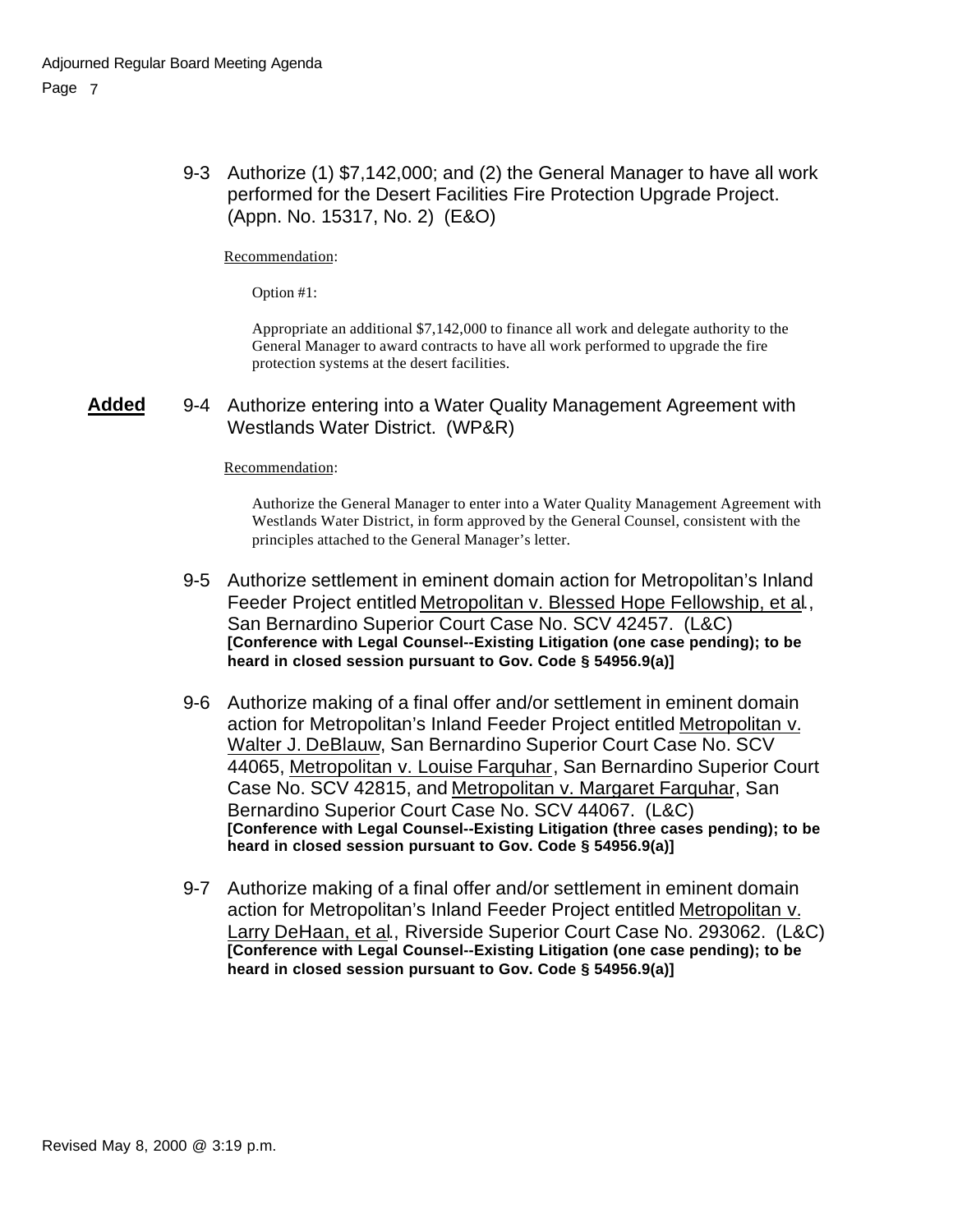- 9-8 Authorize filing of appropriate responsive pleadings, including interpleader of additional parties in Soboba Band of Mission Indians v. The Metropolitan Water District of Southern California (U.S.D.C., Central District, Civil No. 00-04208 [GAF]; and principles for settlement of issues relating to impacts of Colorado River Aqueduct's San Jacinto Tunnel upon Soboba Tribe. (L&C) **[Conference with Legal Counsel--Existing Litigation; to be heard in closed session pursuant to Gov. Code § 54956.9(a)]**
- Added 9-9 Adopt policy principles and authorize the General Manager to enter into a Memorandum of Understanding affecting potential litigation regarding Inland Feeder tunneling activities. (L&C) **[Conference with Legal Counsel—Significant Exposure to Litigation (one matter); to be heard in closed session pursuant to Gov. Code § 54956.9(b)]**
- **Added** 9-10 Briefing on mediation with Kiewit-Granite on Diamond Valley Lake (Eastside Reservoir Project) construction claims for construction of the East Dam and amendment to contract for consulting services to finance costs of continued claims analysis, negotiations and litigation. (L&C) **[Conference with Legal Counsel--Significant Exposure to Litigation (one potential case); to be heard in closed session pursuant to Gov. Code § 54956.9(b)]**

## **10. BOARD INFORMATION ITEMS**

- 10-1 Status report for the Diamond Valley Lake Project for the month ending March 2000. (E&O) **[Any discussion of claims will be heard in closed session. Conference with Legal Counsel--Significant Exposure to Litigation (one matter); to be heard in closed session pursuant to Gov. Code § 54956.9(b)**
- 10-2 Status report for the Inland Feeder Project for the month ending March 2000. (E&O) **[Any discussion of potential litigation to be heard in closed session. Conference with Legal Counsel--Significant Exposure to Litigation (two matters); to be heard in closed session pursuant to Gov. Code § 54956.9(b)]**
- 10-3 Omega Chemical Corporation Superfund Site -- U.S. v. Abex Aerospace Division, et al., Consent Decree. (L&C)
- **Added** 10-4 Report on Senate Bill 1973 (Senator Perata; Amended in Senate, May 1, 2000). (Exec.)
- **Added** 10-5 Diamond Valley Lake Project financial status. (B&F)